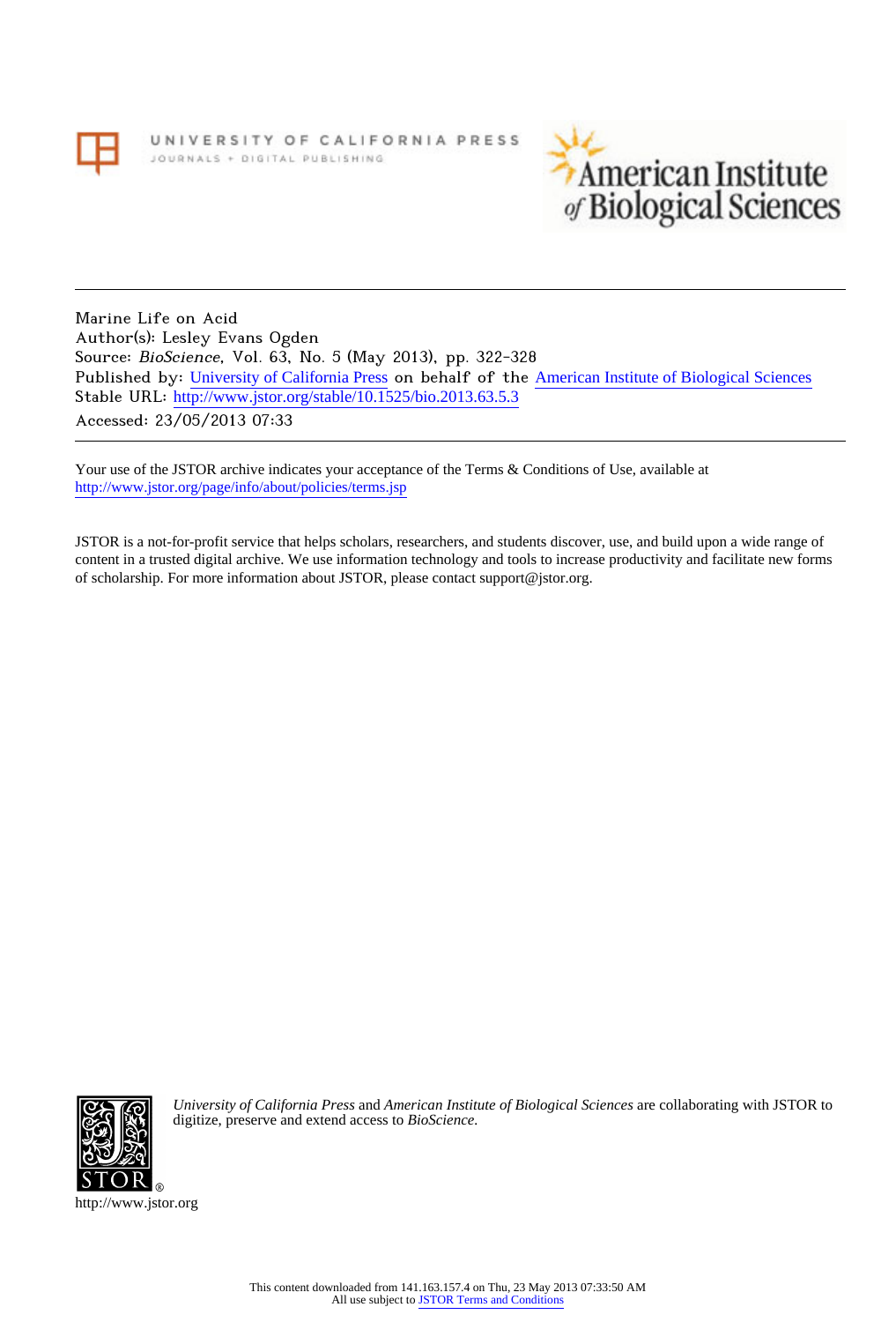# Marine Life on Acid

## Lesley Evans Ogden

## **Predicting future biodiversity in our changing oceans.**

The underwater vents near south-ern Italy's Mount Vesuvius are the closest we have to a time machine on fast-forward to the future. Carbon dioxide  $(CO_2)$  bubbles up from the seafloor like champagne as divers swim into highly acidified seawater. Outside these vent systems, the pH is a normal 8.2, and the waters are a kaleidoscope of multicolored biodiversity. Entering the aquamarine fizz, the pH drops to 7.4, and the view is a monochromatic green carpet of seagrass and algae. Plymouth University's Jason Hall-Spencer is examining these unusual waters in detail. Are these naturally acidified waters a glimpse into the future? Vent-dwelling organisms have evolved here for millennia and may indeed provide a look ahead as Earth's oceans grow increasingly acidic because of human action. If so, that vision is a 30-percent reduction in biodiversity and a significant shift away from corals and large fish, toward organisms such as algae, sea grass, and small marine worms.

The term *ocean acidification* was coined only in 2003, explains Hall-Spencer; it's a research area still in its infancy. Experts such as University of British Columbia marine ecologist Chris Harley suggest that there are knowledge gaps in at least three key areas. First, we need to understand the differential vulnerability of organisms to ocean acidification, looking at the species, geography, and life stage. Second, although single-species studies have been valuable, the impact of ocean acidification on whole ecosystems is



*Jason Hall-Spencer and his research team characterize marine life along a gradient from normal ocean acidity to the highly acidified waters near Mount Vesuvius, in the Gulf of Naples, where volcanic vents send carbon dioxide bubbling to the surface. Photograph: G. Caramanna.*

not well understood. A third key area is understanding to what extent organisms can adapt, not just within a single lifetime but over generations, through evolution.

Ocean acidification has been dubbed "the other carbon dioxide problem" and "climate change's evil twin." The ocean is a massive carbon sink estimated to have absorbed one third of all the  $CO<sub>2</sub>$  produced by human activities. The tracking of carbon concentrations in the ocean, which began in the mid-1980s, has indicated that concentrations of  $CO<sub>2</sub>$  are increasing in parallel with the growing amount of this gas in the atmosphere. Short-term and long-term cycles continually exchange carbon among the atmosphere, the ocean, and land. CO<sub>2</sub> reacts with seawater to form carbonic acid, but as a weak acid, carbonic acid almost immediately dissociates to form bicarbonate ions and hydrogen ions. The increasing concentration of hydrogen ions makes seawater more acidic. Some of these extra hydrogen ions react with carbonate ions in the water to form more bicarbonate, making carbonate ions less available.

*BioScience* 63: 322–328. © 2013 Ogden. ISSN 0006-3568, electronic ISSN 1525-3244. All rights reserved. doi:10.1525/bio.2013.63.5.3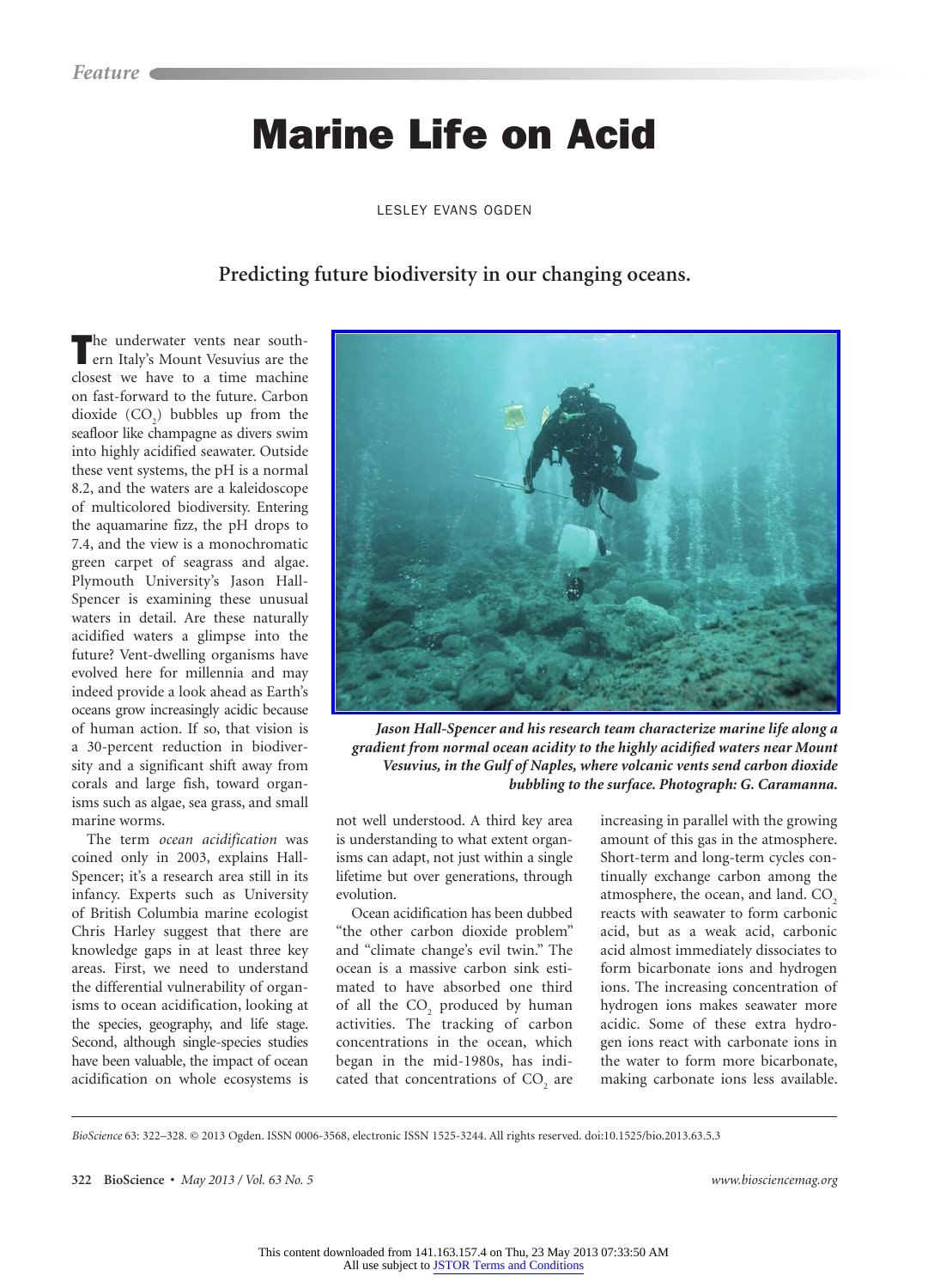Increased acidity makes life more difficult for species that absorb carbonate from the water to build their shells and skeletons, such as snails and corals. As acidity levels rise, those shells and skeletons begin to dissolve.

## Differential vulnerability

Understanding the differential vulnerability of organisms to ocean acidification is important in order to determine the ecological and economic impacts on fisheries and aquaculture. Most biological ocean acidification studies thus far have been laboratory based, simulating different future CO<sub>2</sub> scenarios. But recent evidence from field studies indicates vulnerability even at current conditions in the Southern Ocean. Polar regions are particularly vulnerable to increased acidity, because colder waters absorb more  $CO<sub>2</sub>$ , which leads to decreased availability of carbonate ions, a situation known as *undersaturation.* At a certain threshold of undersaturation, shells start dissolving.

Nina Bednaršek, formerly of the British Antarctic Survey and the University of East Anglia and now with the National Oceanic and Atmospheric Administration (NOAA), was part of a team that documented severe dissolution of the shells of marine snails, known as *pteropods*, during a 2008 ship-based expedition in the Scotia Sea, near the island of South Georgia. As pelagic zooplankton, pteropods, including the focal species of the study, *Limacina helicina antarctica*, spend their whole life cycle in the water column, never fixed to a substrate, explains Bednaršek. Ecologically, they are important as food for other zooplankton, fish, and marine mammals. Biogeochemically, they are an important component of the carbon cycle, their shells sinking to the bottom of the ocean after death. These tiny snails, reaching a maximum adult size of about 1 centimeter, were observed to have thinner, partially dissolved shells.

Undersaturation in the Antarctic was predicted to start in the winter of 2038. "So I did not expect to see evidence for dissolution already under

#### Suggested reading.

- Bednaršek N, et al. 2012. Extensive dissolution of live pteropods in the Southern Ocean. Nature Geoscience 5: 881–885. (1 March 2012; *www.nature.com/ngeo/ journal/v5/n12/abs/ngeo1635.html)*
- Kroeker KJ, Micheli F, Gambi MC, Martz TR. 2011. Divergent ecosystem responses within a benthic marine community to ocean acidification. Proceedings of the National Academy of Sciences 108: 14515–14520. (1 March 2013; *www.pnas.org/ content/108/35/14515.full*)
- Kroeker KJ, Micheli F, Gambi MC. 2013. Ocean acidification causes ecosystem shifts via altered competitive interactions. Nature Climate Change 3: 156–159. (1 March 2012; *www.nature.com/nclimate/journal/v3/n2/full/nclimate1680.html*)
- Reuter KE, Lotterhos KE, Crim RN, Thompson CA, Harley CD. 2011. Elevated pCO<sub>2</sub> increases sperm limitation and risk of polyspermy in the red sea urchin *Strongylocentrotus franciscanus*. Global Change Biology 17: 163–171. (1 March 2012; *http://onlinelibrary.wiley.com/doi/10.1111/j.1365-2486.2010.02216.x/abstract*)
- Royal Society. 2005. Ocean Acidification Due to Increasing Atmospheric Carbon Dioxide. Royal Society. (1 March 2013; *http://royalsociety.org/uploadedFiles/Royal\_ Society\_Content/policy/publications/2005/9634.pdf*)
- Sunday JM, Crim RN, Harley CDG, Hart MW. 2011. Quantifying rates of evolutionary adaptation in response to ocean acidification. PLOS ONE 6 (art. e22881). (1 March 2013; *www.plosone.org/article/info%3Adoi%2F10.1371%2Fjournal.pone.0022881*)



*Nina Bednaršek and her colleagues documented pteropod shell dissolution in southern oceans, shown in this dramatic pair of micrographs. Micrographs: Nina Bednaršek.*

way," says Bednaršek. "But when I began analyzing the samples and it became apparent that there was dissolution in the surface waters where there should be no dissolution whatsoever, it was a striking discovery." With dissolution at this depth clearly caused by anthropogenic  $\mathrm{CO}_2$  from the atmosphere, explains Bednaršek, they had discovered the first field-based evidence of human-caused ocean acidification.

Arctic work has been limited because of high costs and difficult logistics. But collaborating with Canadian scientists, a research group from the US Geological Survey (USGS) and the University of South Florida (USF) is establishing baseline pH measurements. Lisa Robbins, project chief of the USGS Arctic Ocean Acidification Research team, explains that they piggybacked their research onto US Law of the Sea cruise voyages during three summers aboard the USCGC *Healy*. Using various hightech systems, the team obtained over 30,000 surface data points on ocean acidity and carbon parameters from water samples collected over the continental shelf up to the North Pole, vastly increasing the availability and resolution of Arctic data. The team's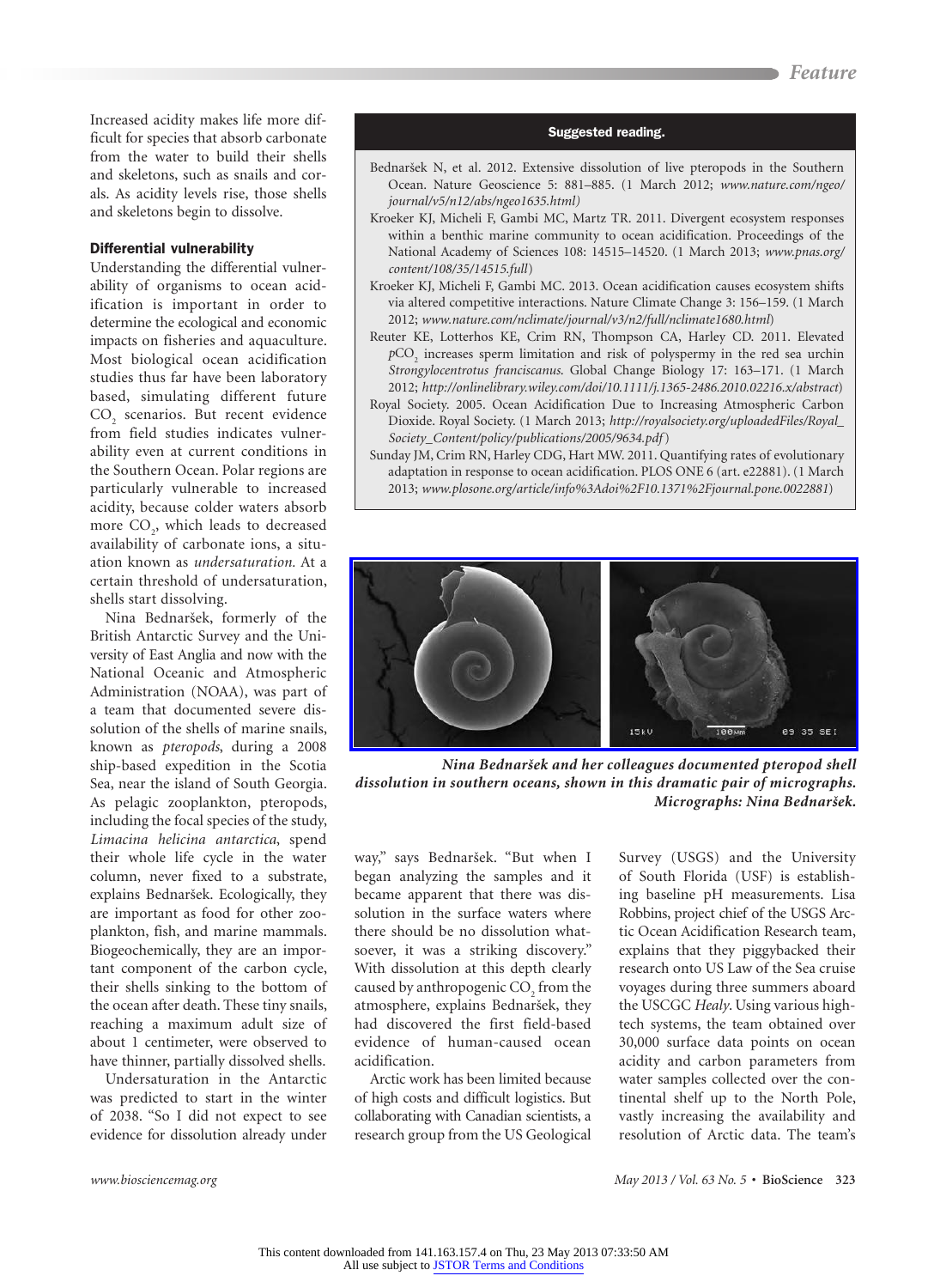# *Feature Feature*



*A contraption called a* **Niskin bottle rosette** *is pulled onto the deck of the USCGC* **Healy***, with samples from varying depths in the water column. Photograph: Lisa Robbins, US Geological Survey.*

work will provide current (baseline) acidity levels, will determine the size of the area affected by undersaturation, and will examine what is causing it. It is not only  $CO<sub>2</sub>$  from the air that contributes to Arctic Ocean acidification. "Isotopic data indicate that melting ice also dilutes the water, resulting in a double whammy," Robbins explains.

Large impacts are also anticipated for coral reef ecosystems. At the Australian Research Council's Center of Excellence for Coral Reef Studies and the James Cook University's School of Marine and Tropical Biology in Australia, Philip Munday's team was initially testing the idea that marine organisms in larval and juvenile life stages would be the most sensitive. Focusing on early life-history developmental patterns, growth rates, and survival in fish, they found the fish surprisingly robust to experimentally elevated CO<sub>2</sub>. Alongside Munday's ocean acidification experiments, work was also under way by his PhD student Danielle Dixson, who was rearing clownfish to examine their sensory reef-finding systems. Out of curiosity, Munday juxtaposed his team's other experimental questions with Dixson's to test whether ocean acidification

influenced these same reef-locating sensory systems—not expecting to find any relationship. Amazingly, the end-oftwentieth-century levels of dissolved  $CO<sub>2</sub>$  profoundly influenced fish behavior and sensory ability, making them unable to distinguish between the attractive smells of tropical trees, which are cues for suitable coral habitat, and those of swamp trees (*Melaleuca*), which are cues for inappropriate habitats.

Munday's team determined that, compared with fish reared in normal acidity, fish reared under high CO<sub>2</sub> could no longer distinguish the smell of their own parents and became attracted to—rather than repelled by the smell of a predator. Their response to reef sounds was affected, too. "This is important because we know that reef sounds, like reef odors, are important in guiding baby fish back to reefs," says Munday. These and several other abnormal behaviors that the team has discovered mean reduced survival at natural reefs. They have recently attributed the strange behaviors in high- $CO<sub>2</sub>$  waters to alterations in neurotransmitters (GABA, receptors) in fish brains.

Ocean acidification may also become a bottleneck for successful reproduction.

Like many marine invertebrates, the red sea urchin (*Strongylocentrotus franciscanus*) breeds by broadcast spawning, releasing its gametes directly into the water column. Experimentally tested in seawater at 400, 800, and 1800 parts per million  $CO_2$ , representing the levels of a present-day control and those expected in 2100 and 2300, fertilization efficiency respectively dropped by 72 percent and 89 percent relative to the control. Successful fertilization is facilitated by finely tuned physiological mechanisms, including a rapid change in electrical charge as soon as one sperm penetrates the external membrane, blocking entry by additional sperm. Changes to the acidity of present-day waters alter the ionic environment, slowing down the egg's reaction. In a system in which milliseconds count, that delay allows more than one sperm to traverse the egg membrane, resulting in inviable embryos.

Animals at early developmental stages are expected to be more vulnerable to ocean acidification than are those at later stages, a prediction frequently supported by experiments. But as Munday's work exemplifies, there have been some surprises, making it difficult to generalize the vulnerability of different life stages from one species to the next.

## Marine shift: Ecosystems

Despite advances in the understanding of vulnerability according to species, life stage, and geographic region, there is an urgent need to move beyond single species to unravel whole-ecosystemlevel impacts. That knowledge gap is beginning to be addressed by Hall-Spencer and Kristy Kroeker, of the University of California, Davis, at naturally high-CO<sub>2</sub> volcanic vent systems.

Originally studying deep-sea corals and the impacts of fishing gear, Hall-Spencer made an abrupt shift in focus after reading a Royal Society report on ocean acidification released in 2005. "My jaw dropped when I read it," he says. Since then, his research has been focused on understanding the impacts of ocean acidification. Hall-Spencer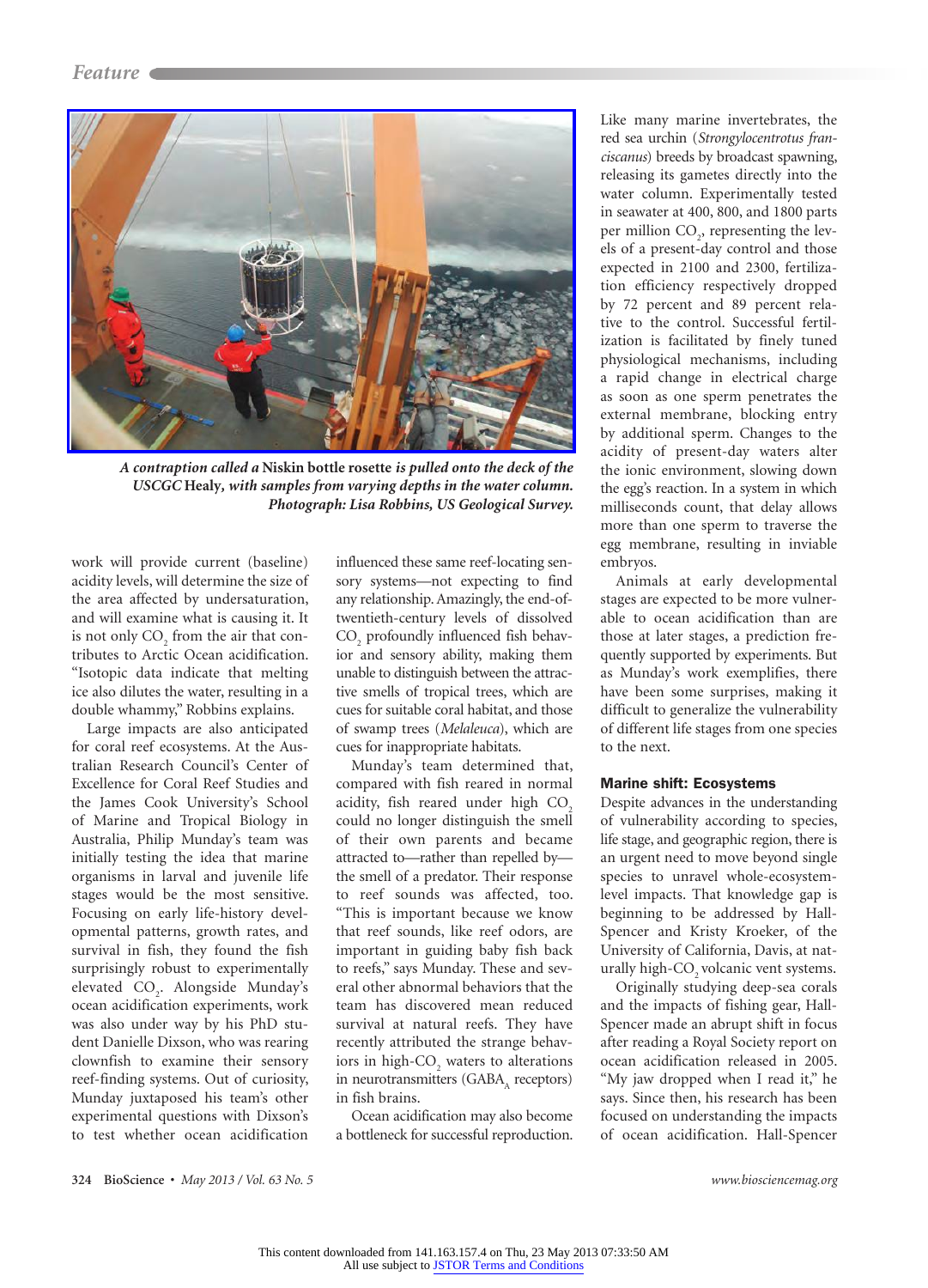## *Feature*



*Paul Knorr, a University of South Florida graduate student, conducting research for the US Geological Survey, measures seawater alkalinity on board the USCGC*  **Healy***. Photograph: Lisa Robbins, US Geological Survey.*

and his colleagues are on the leading edge of research at ocean vent systems in Italy, New Guinea, and Mexico systems that represent unique natural laboratories for examining pH impacts.

At Mediterranean vents, Kroeker is examining marine life along a gradient from current acidity levels through the low pH levels predicted for 2100, all the way to extreme low-pH zones that are way off the charts in terms of future predictions. (Note that lower pH means higher acidity.) In examining invertebrates, interestingly, says Kroeker, when you move from current to lower-pH conditions, "the community shifts a little bit, and some of the calcareous species still hang on. But when you move to the extreme



*Reef fish such as these clownfish behave strangely in highly acidified waters, becoming attracted to a predator while being unable to smell their own parents. Photograph: Simon Foale.*

low-pH zone, all those calcareous species drop out and are replaced by really high abundances of amphipods and tanaids," she explains. Shifting from normal to extremely low pH, there's a striking community reorganization, in part because these crustaceans are so tiny. "There are thousands of them, but they are much, much smaller than a rice grain. So we move from a diverse community with high biomass to a much less diverse community with much less biomass." For fish, that means less to eat, and that anticipated reduction in biomass could in turn affect economically important fisheries.

At CO<sub>2</sub> vent systems, Hall-Spencer says, he's surprised at the tolerance of adult fish. He sometimes sees them swimming through highly acidified waters, an observation that some of his colleagues leap on as a ray of hope for the future. But Hall-Spencer is more cautious, having never seen fish eggs or fry in these high- $CO<sub>2</sub>$ waters. Through careful cataloging of species and their abundances along these underwater transects, "we think we've detected a tipping point," says Hall-Spencer, "where we see a really massive drop in biodiversity and where almost all calcified life is replaced by noncalcified life." At a pH level of 7.8, there's an abrupt shift from colorful coral ecosystems to domination by seagrasses and algae. That's the pH level that oceans are predicted to reach by 2100.

*www.biosciencemag.org May 2013 / Vol. 63 No. 5* **• BioScience 325**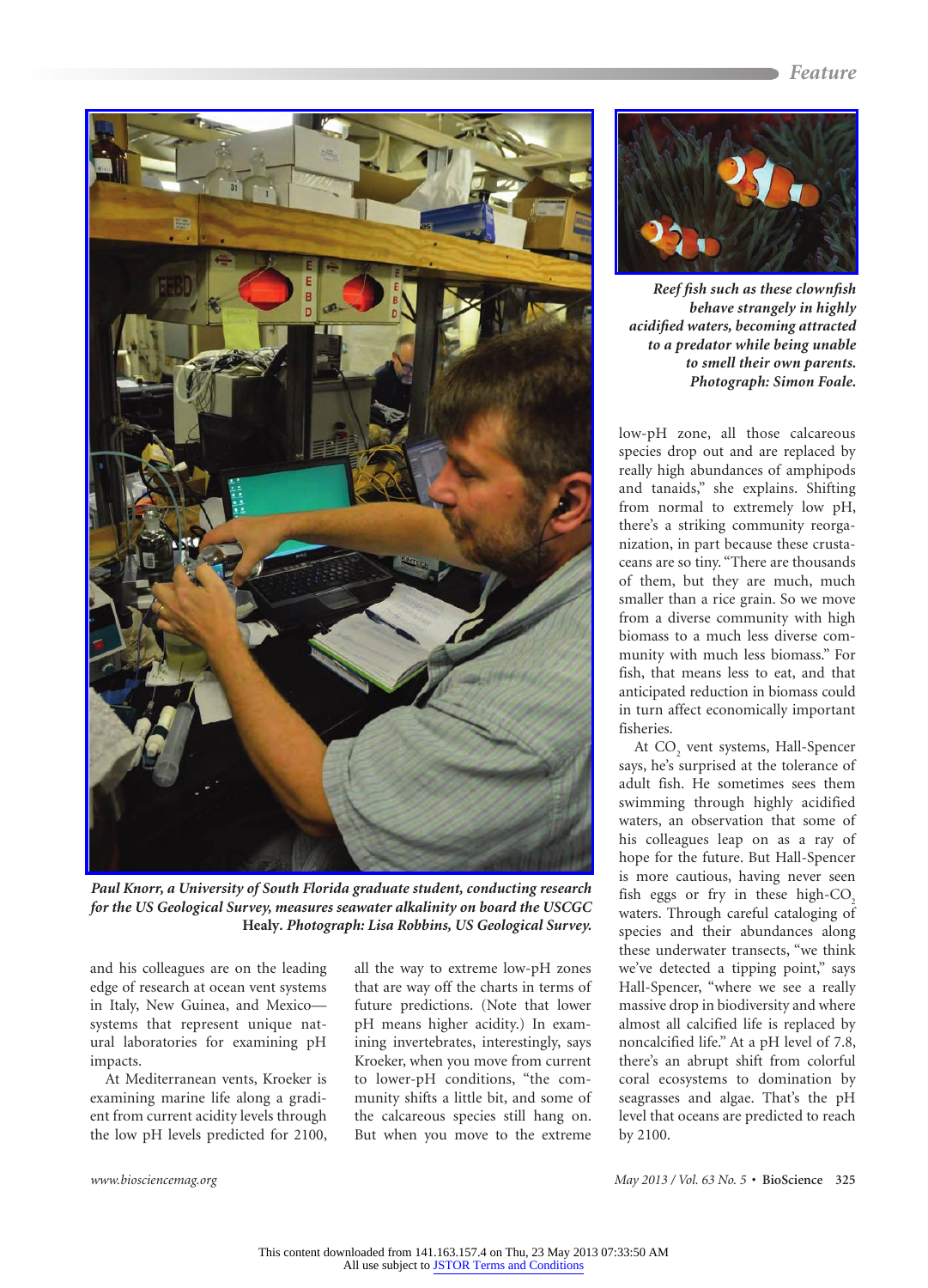

*Seaweeds take over and shells dissolve as carbon dioxide levels rise. Photograph: Luca Tiberti, Associazione Nemo.*

That these ecosystem shifts occur as acidification increases is clearly attributable to physiological constraints on the ability to calcify, but Kroeker's work indicates that this is not the whole story. Altered competitive interactions may also influence the suite of species present. In an experiment in which rock tiles were placed along a gradient from current to near-future (low) pH, her team observed the rates and types of colonizers that showed up. Contrary to what lab experiments had predicted, calcified species initially showed up in similar abundances on the baseline- and low-pH tiles. However, later in community development, the calcifiers were overgrown by dense mats of turf algae.

"Our conclusions are that some of these calcified species may actually be able to cope with these acidified conditions, but they may be outcompeted by the turf algae, which can… use the extra  $CO<sub>2</sub>$  in the system for photosynthesis and [which] may [therefore] benefit. In contrast, we never saw the calcified species in the extremely low-pH zone. They never even make it into the system," says Kroeker.

## The race to evolve

A large area of uncertainty regarding ocean acidification is the extent to which organisms can adapt through evolution. Most experiments thus far have been focused on changes within a single lifetime. But to what extent do marine organisms have the genetic variability that allows the evolution of increased tolerance to a more acidified ocean? That's a question being addressed by several labs.

Jennifer Sunday, a PhD student at Simon Fraser University, in British Columbia, with collaborators, including Harley, used a breeding study to quantify standing genetic variation in heritable growth traits that might allow evolutionary adaptation to increased acidity. They examined the red sea urchin, an ecologically important grazer and sushi delicacy, and the bay mussel (*Mytilus trossulus*), a species important to global aquaculture. Because the red sea urchin can live as long as a century, whereas the mussel's life span is only a few years, they expected the mussels to be able to evolve more rapidly. Obtaining wild gametes, they cultured larvae in the

laboratory under low- and high-CO<sub>2</sub> treatments. Under  $high\text{-}CO_{2}$  conditions, larvae were smaller in both species. However, they discovered much more heritable variation in larval size in the long-lived urchin than in the short-lived mussel, which had almost none. Mathematical modeling of future generations over 50 years showed that sea urchins would have significantly higher rates of simulated evolution—the opposite of the predictions for these low-gear versus highgear species, explains Harley.

Thorsten Reusch of the German Research Centre for Marine Geosciences (GEOMAR) Helmholtz Centre for Ocean Research Kiel, leads a team studying experimental evolution in the coccolithophore *Emiliania huxleyi*, a unicellular marine microalgae capable of forming blooms so extensive that they're visible from space. The function of the organism's calcite platelets is still a mystery. They may provide the organism with protection from viruses or grazing or may "basically act as a trash can for calcium carbonate during photosynthesis," says Reusch.

Reusch collaborated with PhD student Kai Lohbeck to examine *E. huxleyi*'s response to medium (e.g., from the end of the twentieth century) and high levels of ocean acidification (comparable to areas of upwelling) over 500 generations. *E. huxleyi*'s immediate reaction to increasing acidification was compromised growth and less calcification. But over the course of 500 generations under increased acidification, both calcification and growth rates improved, although they did not reach the levels from prior to acidification. The researchers are not sure whether coccolithophores evolve an enhanced ability to regulate their acid balance or whether they simply synthesize calcite at a faster rate. Reusch hints that more data are forthcoming in which he and his colleagues take the experiment further, to 1500 generations.

Sinead Collins also studies short-lived algae, a good model system because of their short generation times and large population sizes, not to mention,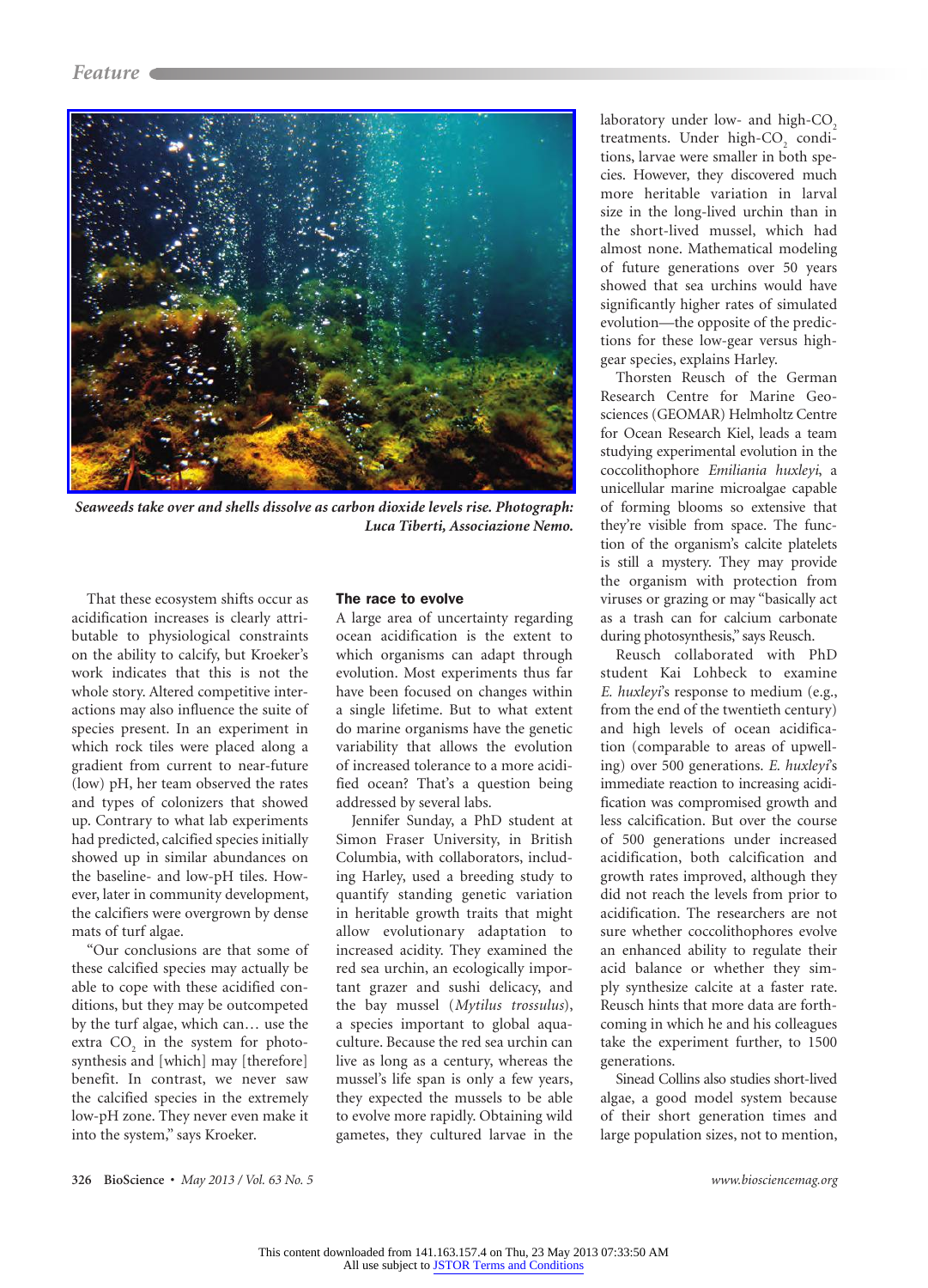she effuses, that "they are just so cool." Collins is a Royal Society University Research Fellow at the University of Edinburgh, in Scotland. In her experimental work on marine algae, in which she has examined plastic (reversible) responses, "one really repeatable change that we are seeing is that cells get bigger in response to extra carbon, because they are getting more food," she explains. The tiny plankton *Ostreococcus tauri*, the smallest known free-living eukaryote, is normally 1 micrometer  $(\mu m)$  in size, but under increased  $CO<sub>2</sub>$ , it increases to 1.5 µm in size. That change could make a huge difference for food chains. "If an organism is used to eating food the size of an orange, but then suddenly [its] food is the size of a cantaloupe, you can imagine that this becomes a feeding problem," says Collins. She has found that over many generations, the plastic response becomes fixed and no longer plastic.

The next steps, says Collins, include simulations and more experiments to figure out the theory. "It's not sexy," she says, "but it has to be done." Collins is determined to figure out how short-term plastic responses can be used to predict long-term evolutionary responses. She has begun collaborating with an international team of researchers to study tiny diatoms responding to increasing  $CO<sub>2</sub>$  in enclosures (mesocosms) in Gullmar

Fjord, Sweden, part of the Germanled BIOACID (Biological Impacts of Ocean Acidification) project coordinated by GEOMAR.

## The human angle

One serendipitous "experiment" providing evidence that marine organisms can evolve in response to ocean acidification comes from unintended artificial selection in aquaculture-bred Australian oysters (*Saccostrea glomerata*). Certain lines suffered reduced shell growth compared with nonselected lines. But on the US West Coast, oyster farmers have not been so lucky. At Taylor Shellfish, a century-old aquaculture company based in Washington State that specializes in oysters, clams, muscles, and geoducks, shellfish farmer Bill Dewey recalls that, around 2007, Washington's aquaculture industry began to realize "that we had a big problem on our hands." In areas like Willapa Bay, oyster production failed over an 8-year period. Suspicion of ocean acidification as a cause directed the industry's monitoring and research focus toward adaptation.

State-funded sophisticated instrumentation now allows real-time monitoring of  $CO<sub>2</sub>$  levels at hatcheries, instead of samples' having to be sent out for analysis. With NOAA scientists helping the aquaculture industry to better understand the influence

of the time of day and wind and weather patterns on  $\mathrm{CO}_2$  levels and on the upwelling of acidified waters, the industry has adaptively shifted water intake times to avoid exposing tanks of shellfish to corrosive water. And for times when corrosive water cannot be avoided, Taylor Shellfish Farms, in collaboration with the University of Washington and NOAA scientists, is researching at its hatcheries the chemical buffering of seawater with additives such as sodium carbonate.

Washington State is a leader in addressing ocean acidification. In February 2012, Governor Christine Gregoire convened a blue-ribbon panel to report on the impact of ocean acidification on Washington's marine biodiversity and on the state's \$270 million aquaculture industry. Before her term ended, Gregoire included \$3.3 million in the state budget to implement the November 2012 report's recommendations. Other states, including California, are beginning similar processes, and in January, the National Research Council released a report reviewing the Federal Ocean Acidification Research and Monitoring Plan mandated by Congress in 2009.

One point among many highlighted in the federal report is a widespread lack of public awareness of the problem, with more than 90 percent of Americans unaware of ocean acidification. Review panel chair George



*The tiny plankton* **Ostreococcus tauri** *grows by a whopping 50 percent when exposed to elevated carbon dioxide levels. (a) Two cells seen with transmission electron microscopy. (b) Cells seen through a phase contrast microscope. Abbreviation: µm, micrometers. Micrographs: Elisa Schaum, University of Edinburgh.*

*www.biosciencemag.org May 2013 / Vol. 63 No. 5* **• BioScience 327**